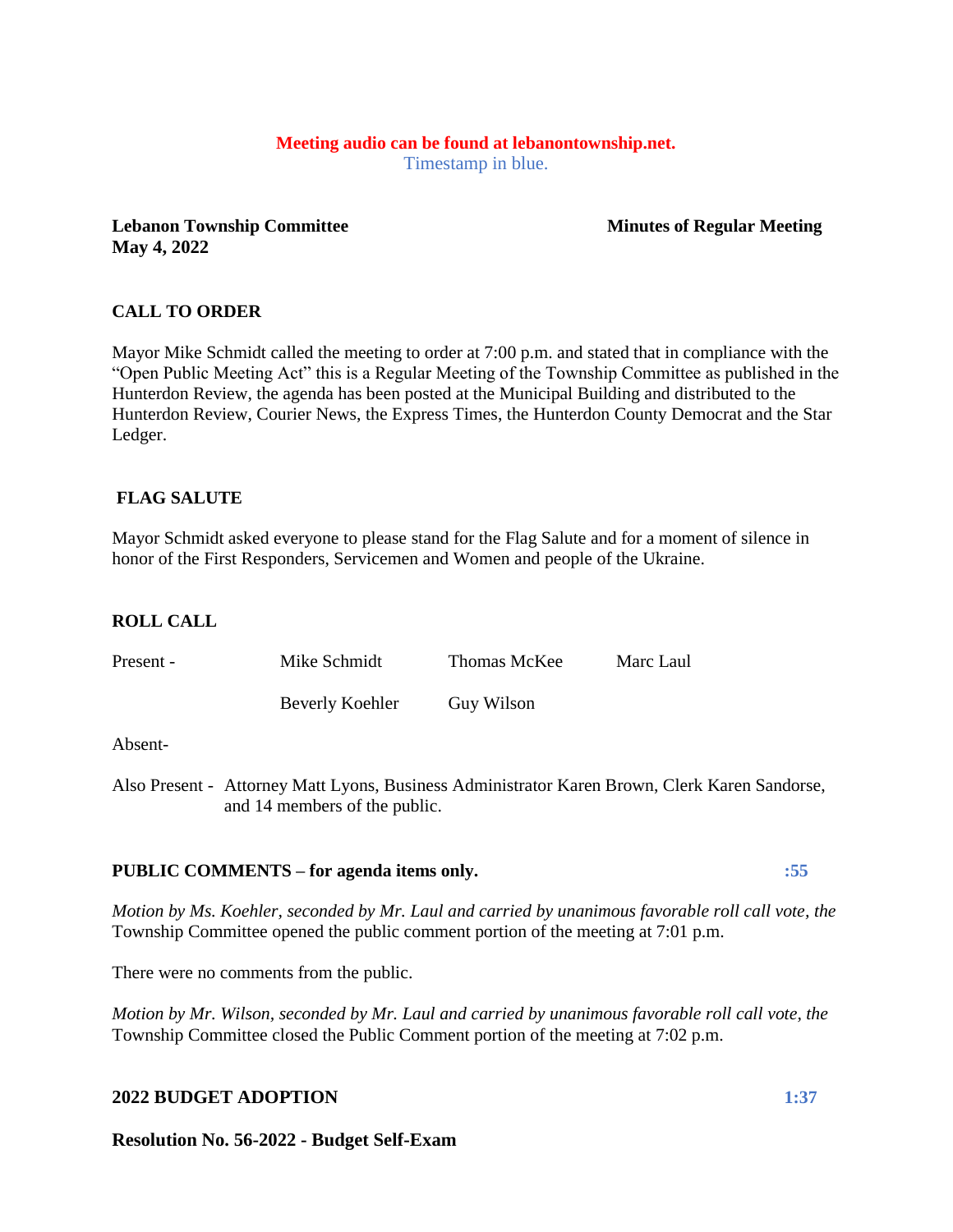LTCM 05/04/2022 Page **2** of **7**

*Motion by Mr. Wilson, seconded by Ms. Koehler and carried by unanimous favorable roll call*  vote, the Township Committee approved Resolution No. 56-2022 as written below.

## TOWNSHIP OF LEBANON COUNTY OF HUNTERDON STATE OF NEW JERSEY RESOLUTION NO. # 56-2022 BUDGET SELF-EXAM

WHEREAS, N.J.S.A.40A:4-78b has authorized the Local Finance Board to adopt rules that permit municipalities in sound fiscal condition to assume the responsibility, normally granted to the Director of the Division of Local Government Services, of conducting the annual budget examination; and,

WHEREAS, N.J.A.C.5:30-7 was adopted by the Local Finance Board on February 11, 1997; and,

WHEREAS, pursuant to N.J.A.C.5:30-7.2 thru 7.5 the Township of Lebanon has been declared eligible to participate in the program by the Division of Local Government Services, and the Chief Financial Officer has determined that the Township of Lebanon meets the necessary conditions to participate in the program for the 2022 budget year, so now therefore,

BE IT RESOLVED, by the Township Committee of the Township of Lebanon that in accordance with N.J.A.C.5:30-7.6a & b, and based upon the Chief Financial Officer's certification, the governing body has found the budget has met the following requirements:

- 1. That with reference to the following items, the amounts have been calculated pursuant to law and appropriated as such in the budget:
	- a. Payment of interest and debt redemption charges
	- b. Deferred charges and statutory expenditures
	- c. Cash deficit of preceding year
	- d. Reserve for uncollected taxes
	- e. Other reserves and non-disbursement items
	- f. Any inclusions of amounts required for school purposes
- 2. That the provisions relating to limitation on increases of appropriations pursuant to N.J.S.A.40A:45.2 and appropriations for exceptions to limits on appropriations found at 40A:4-45.3 et seq. are fully met. (Complies with the "CAP" law.)
- 3. That the budget is in such form, arrangement and content as required by the Local Budget Law and N.J.A.C.5:30-4 and 5:30-5.
- 4. That pursuant to the Local Budget Law:
	- a. All estimates of revenue are reasonable, accurate and correctly stated;
	- b. Items of appropriation are properly set forth;
	- c. In itemization, form, arrangement and content, the budget will permit the exercise of the comptroller function within the municipality.
- 5. The budget and associated amendments have been introduced, publicly advertised and adopted in accordance with the relevant provisions of the Local Budget Law, except that failure to meet the deadlines of N.J.S.A.40A:4-5, shall not prevent such certification.
- 6. That all other applicable statutory requirements have been fulfilled.

BE IT FURTHER RESOLVED, that a copy of this resolution be forwarded to the Director of the Division of Local Government Services.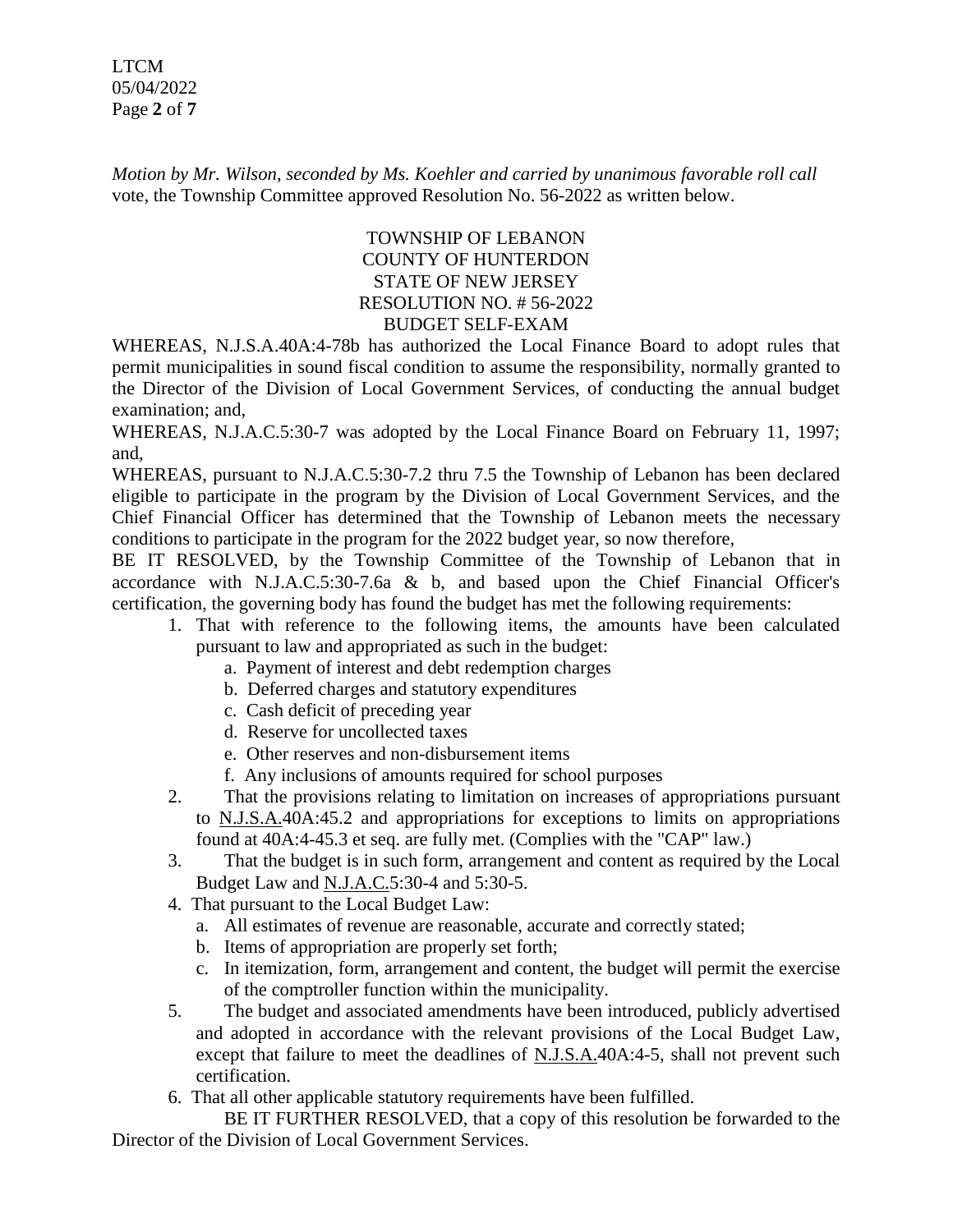LTCM 05/04/2022 Page **3** of **7**

Mayor Schmidt provided an overview of the proposed 2022 Budget.

## **Budget Public Hearing**

*Motion by Mr. Laul, seconded by Mr. McKee and carried by unanimous favorable roll call vote,* the Township Committee opened the public hearing on the proposed 2022 Budget.

There were no comments from the public.

*Motion by Ms. Koehler, seconded by Mr. Wilson and carried by unanimous favorable roll call*  vote, the Township Committee closed the public hearing.

#### **2022 Budget Adoption**

*Motion by Mr. Laul, seconded by Mr. McKee and carried by unanimous favorable roll call vote,* the Township Committee adopted the 2022 Municipal Budget.

#### **RESOLUTIONS 10:10**

#### **Resolution No. 57-2022 – Appoint Emergency Management Coordinator**

*Motion by Mr. McKee, seconded by Mr. Laul and carried by unanimous favorable roll call vote,* the Township Committee approved Resolution No 57-2022 as written below.

#### TOWNSHIP OF LEBANON COUNTY OF HUNTERDON STATE OF NEW JERSEY RESOLUTION NO. 57-2022 APPOINTMENT – EMERGENCY MANAGEMENT COORDINATOR

WHEREAS, the Township of Lebanon is currently in need of an Emergency Management Coordinator due to the vacancy created by the previous Emergency Management Coordinator, Joseph Maurizio; and

WHEREAS, Chief Jason Cronce is qualified for this position;

WHEREAS, Chief Jason Cronce will be compensated at the rate of \$2750.00 per year, (prorated for 2022).

NOW, THEREFORE BE IT RESOLVED by the Township Committee of the Township of Lebanon to appoint Chief Jason Cronce to the vacant position of Emergency Management Coordinator fulfilling the remainder of the 3-year term beginning on May 4, 2022 through December 31, 2024.

#### **Resolution No. 58-2022 – Appoint Deputy Emergency Management Coordinator**

*Motion by Mr. McKee, seconded by Mr. Wilson and carried by unanimous favorable roll call* vote, the Township Committee approved Resolution No. 58-2022 as written below.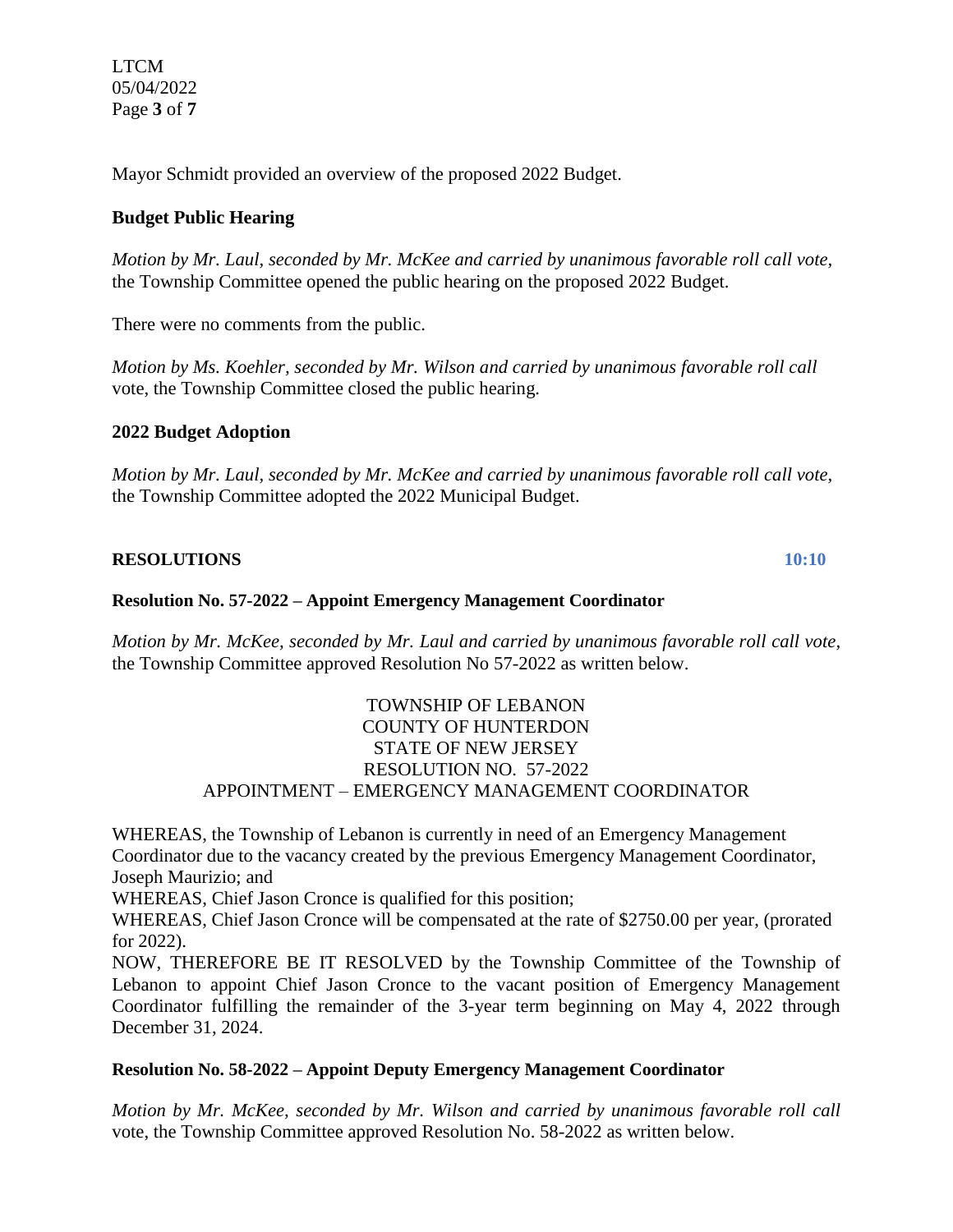### TOWNSHIP OF LEBANON COUNTY OF HUNTERDON STATE OF NEW JERSEY RESOLUTION NO. 58-2022

### APPOINTMENT – DEPUTY EMERGENCY MANAGEMENT COORDINATOR

WHEREAS, the Township of Lebanon is currently in need of a second Deputy Emergency Management Coordinator; and

WHEREAS, Sergeant Robert Plimpton is qualified for this position.

NOW, THEREFORE BE IT RESOLVED by the Township Committee of the Township of Lebanon to appoint Sergeant Robert Plimpton to the vacant position of Deputy Emergency Management Coordinator fulfilling the remainder of a 1-year term from May 4, 2022 through December 31, 2022.

### **UNFINSIHED BUSINESS**

No Unfinished Business

#### **NEW BUSINESS 13:40**

#### **Permission to purchase Robinair for A/C in for Township Vehicles**

Tabled until Mr. Laul speaks to DPW Manager Warren Gabriel.

#### **Police - Pre-authorize ammunition purchase**

*Motion by Mr. Laul, seconded by Ms. Koehler and carried by unanimous favorable roll call vote, the* Township Committee preauthorized the expenditure of \$5000 to purchase ammunition at the Police Chief's discretion.

#### **Solar Panels Placement on the Park Pavilion**

Mr. Wilson asked for authorization to investigate placing solar panels on Township buildings. He would like to start with the pavilion in the Memorial Park after he speaks with the Park Committee.

Mr. Wilson asked for Ms. Brown to look into grants for alternative energy sources.

The Township Committee did not object to Mr. Wilson conducting a feasibility study for further discussion.

#### **Business Administrator Comments**

Ms. Brown stated that she met with a vendor today to discuss the newsletter. A proposal will be coming to the Committee for consideration.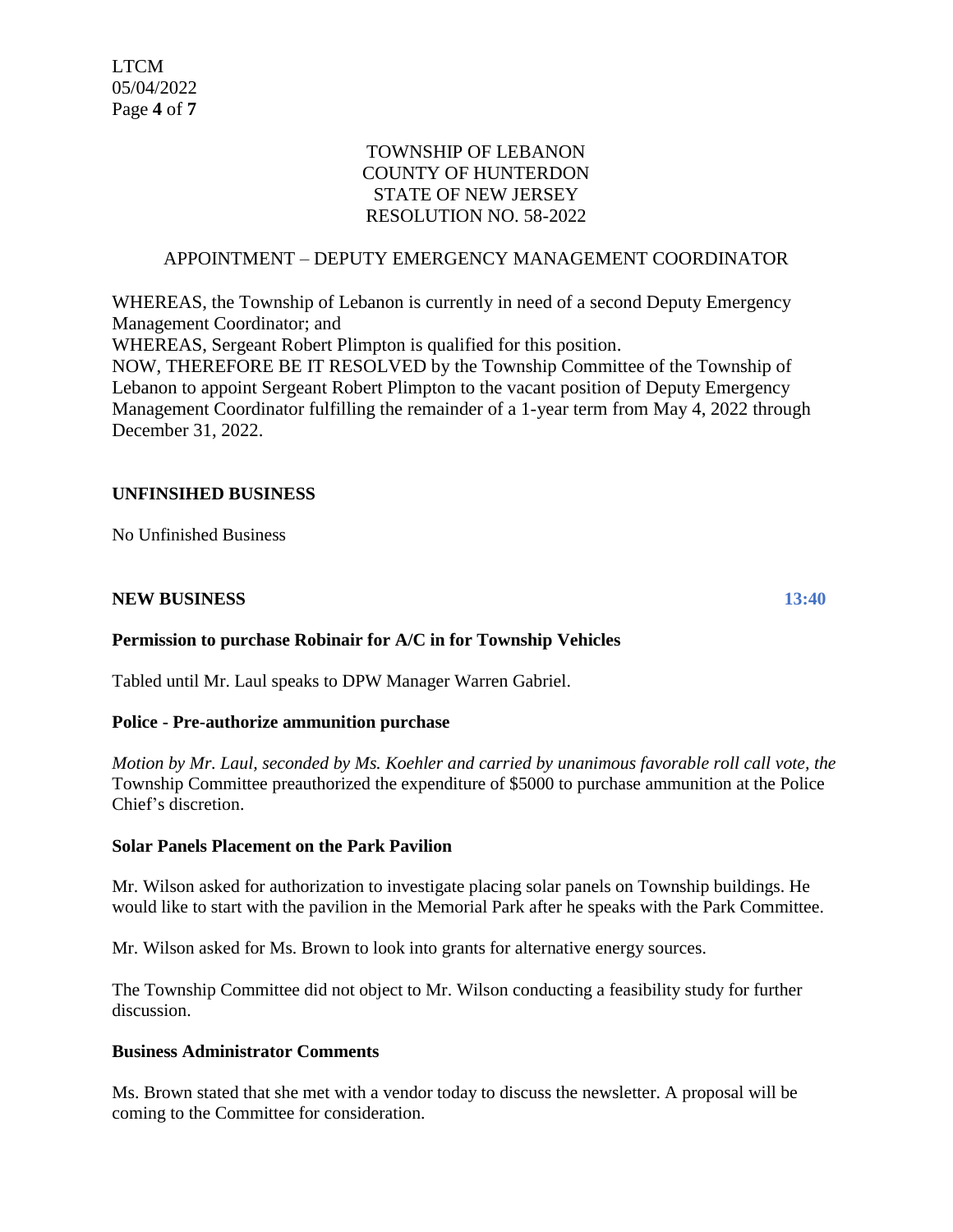Ms. Brown had meetings with the Museum staff and the Historians as well as the webmaster to discuss future options with the website*.* 

Ms. Brown said that the Township received a call from Senator Booker's office stating that they would like the Township to obtain a letter from the NJDOT agreeing to add the Township to their Statewide Transportation Improvement Program. The DOT has agreed that if the Township is approved for the funding, it will be added to the program. The NJDOT has also submitted a letter of support for the Congressionally Directed Spending Request - Fiscal Year 2023 application.

### **PRESENTATION OF VOUCHERS 25:35**

Committee Members provided a description of vouchers exceeding \$1000.00.

*Motion by Ms. Koehler seconded by Mr. Wilson and carried by unanimous favorable roll call vote,* the Township Committee approved the May 4, 2022 bill list in the amount of \$ 973,623.13.

### **CORRESPONDENCE 28:11**

- a. Letter of Acclamation Library
- b. Police Report
- c. Recycling Coordinator Memo 2022 Electronics Event October 15, 2022

#### **PUBLIC COMMENTS 30:53**

*Motion by Ms. Koehler, seconded by Mr. Laul and carried by unanimous favorable roll call vote, the* Township Committee opened the Public Comment portion of the meeting at 7:31 p.m.

Mr. Joe Vallone made comments on the policy of the Committee with regard to public comments during a meeting.

Mr. Charlie Fortenbacker asked if there is a timeframe for the paving of Sliker Road. He also commented on the dumping of the dumpster in the park and the cleaning of the park bathrooms.

*Motion by Mr. Laul, seconded by Mr. Wilson and carried by unanimous favorable roll call vote, the* Township Committee closed the public comment portion of the meeting at 7:38 p.m.

## **EXECUTIVE SESSION –** Police Personnel & PBA Contract **38:03**

*Motion by Mr. Wilson, seconded by Ms. Koehler and carried by unanimous favorable roll call vote,*  the Township Committee approved Resolution No. 59-2022 and convened in executive session at 7:39 p.m. Action will not be taken.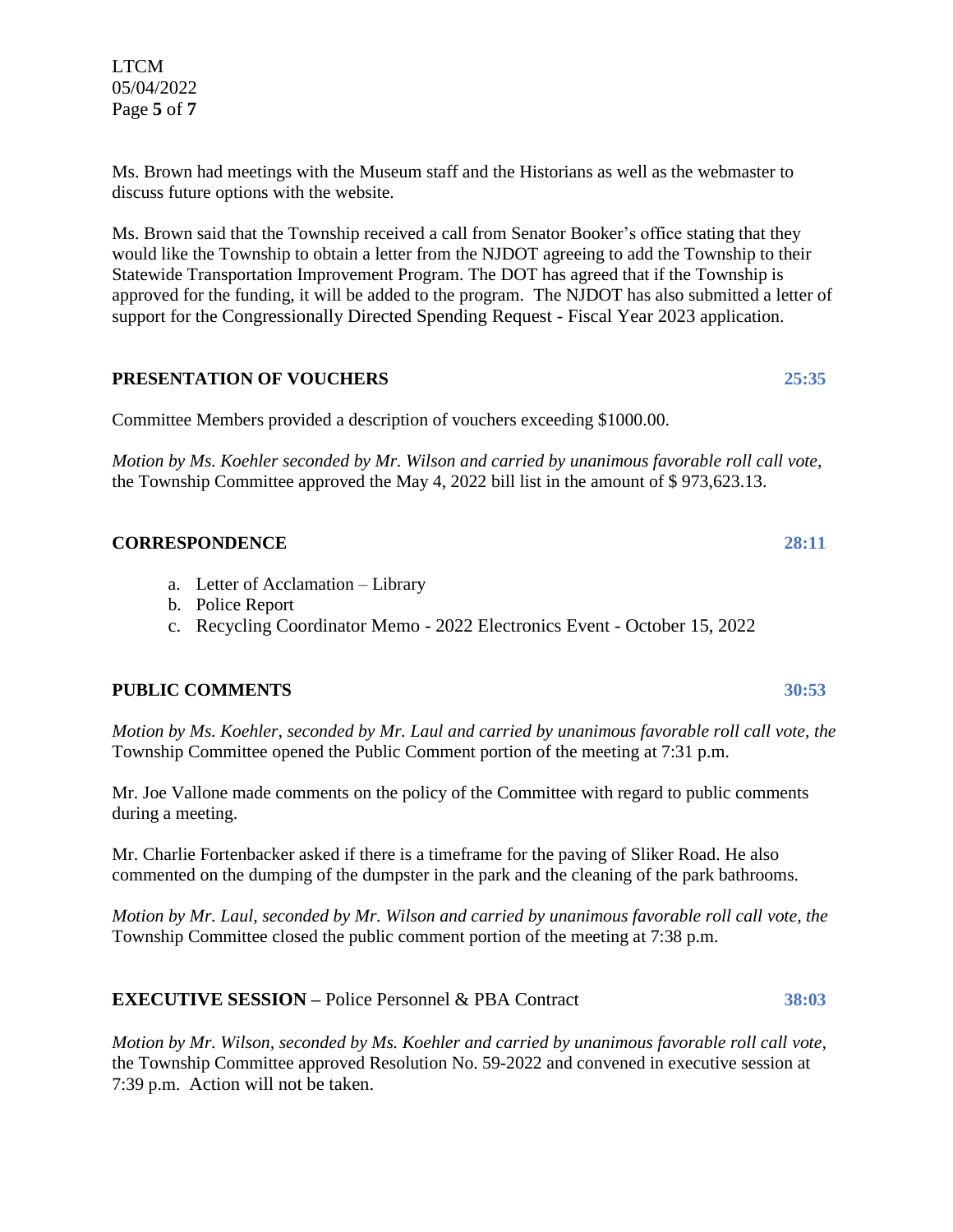#### TOWNSHIP OF LEBANON COUNTY OF HUNTERDON STATE OF NEW JERSEY RESOLUTION NO. 59-2022 RESOLUTION AUTHORIZING EXECUTIVE SESSION

WHEREAS, the Open Public Meetings Act; *N.J.S.A.* 10:4-6 *et seq*., declares it to be the public policy of the State to insure the right of citizens to have adequate advance notice of and the right to attend meetings of public bodies at which business affecting the public is discussed or acted upon; and

WHEREAS, the Open Public Meetings Act also recognizes exceptions to the right of the public to attend portions of such meetings; and

WHEREAS, the Mayor and Committee find it necessary to conduct an executive session closed to the public as permitted by the *N.J.S.A*. 40:4-12; and

WHEREAS, the Mayor and Committee will reconvene in public session at the conclusion of the executive session;

NOW, THEREFORE, BE IT RESOLVED by the Mayor and Committee of the Township of Lebanon, County of Hunterdon, State of New Jersey that they will conduct an executive session to discuss the following topic(s) as permitted by *N.J.S.A*. 40:4-12:

A matter which Federal Law, State Statute or Rule of Court requires be kept confidential or excluded from discussion in public (Provision relied upon:

\_\_\_\_\_\_\_\_\_\_\_\_\_\_\_\_\_\_\_\_\_\_\_\_\_\_\_\_\_\_\_\_\_\_\_\_\_\_\_\_\_\_\_\_\_\_\_\_\_\_\_); A matter where the release of information would impair a right to receive funds from the federal government;

\_\_\_\_\_\_A matter whose disclosure would constitute an unwarranted invasion of individual privacy;

\_\_\_\_\_\_A collective bargaining agreement, or the terms and conditions thereof (Specify contract:

\_\_\_\_\_\_\_\_\_\_\_\_\_\_\_\_\_\_\_\_\_\_\_\_\_\_\_\_\_\_\_\_\_\_\_\_\_\_\_\_\_\_\_); A matter involving the purpose, lease or acquisition of real property with public funds, the setting of bank rates or investment of public funds where it could adversely affect the public interest if discussion of such matters were disclosed;

Tactics and techniques utilized in protecting the safety and property of the public provided that their disclosure could impair such protection;

\_\_\_\_\_\_Investigations of violations or possible violations of the law;

Pending or anticipated litigation or contract negotiation in which the public body is or may become a party; (The general nature of the litigation or contract negotiations is): The public disclosure of such information at this time would have a potentially negative impact on the municipality's position in the litigation or negotiation; therefore this information will be withheld until such time as the matter is concluded or the potential for negative impact no longer exists.)

 Matters falling within the attorney-client privilege, to the extent that confidentiality is required in order for the attorney to exercise his or her ethical duties as a lawyer; (The general nature of the matter is:  $OR$  the public disclosure of such information at this time would have a potentially negative impact on the municipality's position with respect to the matter being discussed; therefore this information will be withheld until such time as the matter is concluded or the potential for negative impact no longer exists.*)*;

 X Matters involving the employment, appointment, termination of employment, terms and conditions of employment, evaluation of the performance, promotion or disciplining of any specific prospective or current public officer or employee of the public body, where all